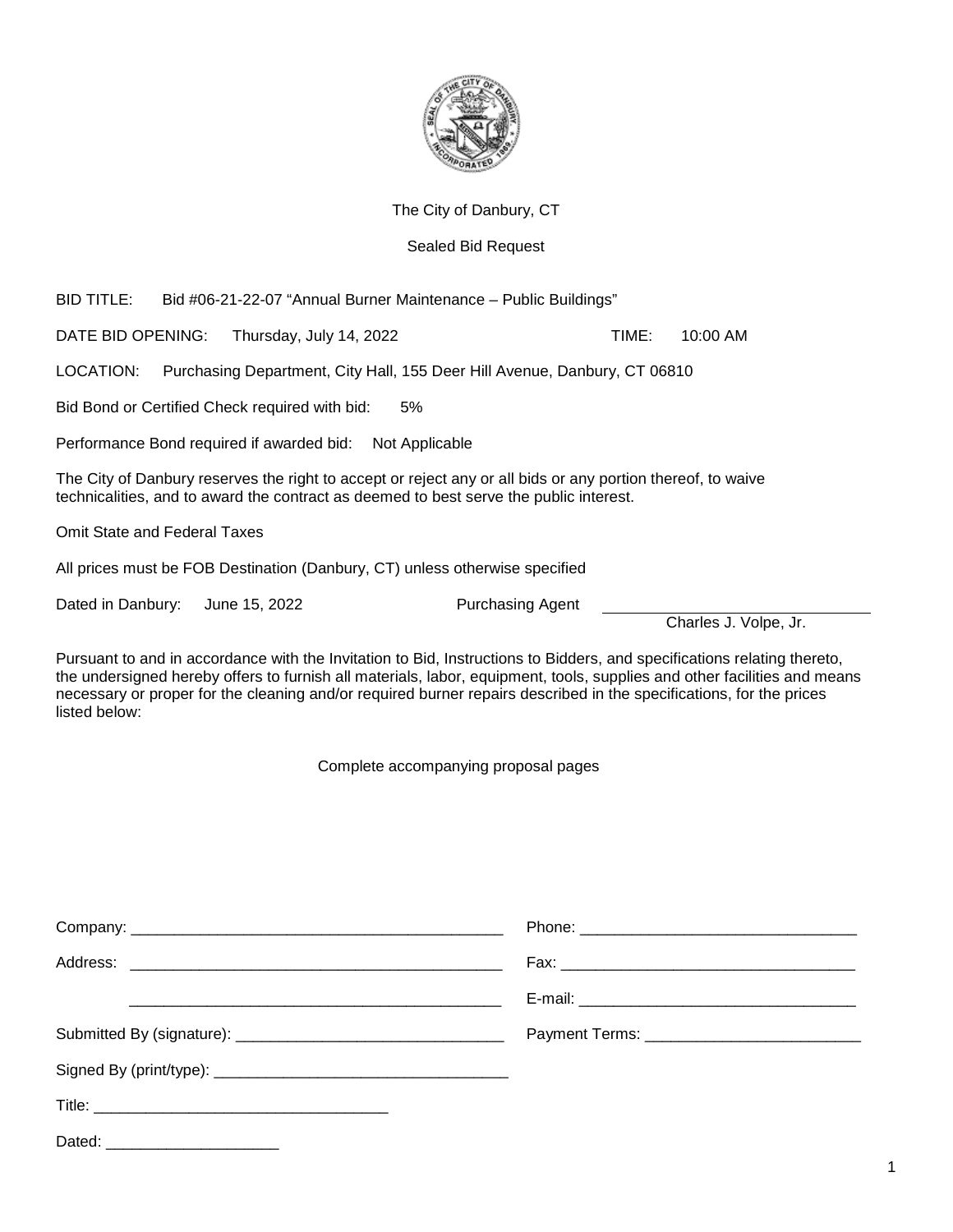## Bid #06-21-22-07 "Annual Burner Maintenance – Public Buildings"

## PROPOSAL

Pursuant to and in accordance with the Invitation to Bid, Instructions to Bidders, and specifications relating thereto, the undersigned hereby offers to furnish all materials, labor, equipment, tools, supplies and other facilities and means necessary or proper to perform the annual maintenance and/or required burner repairs at the public buildings and schools described in the specifications, for the prices listed below:

Fiscal Year 2022-2023

Lump Sum Total (from page 3 & 4) \$

A. Rates for extra work: Hourly Labor Rate  $\gamma$ 

Parts and Materials @ Cost + \_\_\_\_\_\_\_\_\_\_\_\_\_\_\_\_ %

ANY REPAIRS TO BE DONE MUST BE APPROVED IN WRITING PRIOR TO COMMENCEMENT OF WORK.

## **PROPOSED INCREASE (IF ANY) BY PERCENTAGE FOR OPTIONAL YEARS:**

**FIRST OPTIONAL YEAR** Percentage Increase \_\_\_\_\_\_\_\_\_% (Fiscal Year 2023-2024)

(Fiscal Year 2024-2025)

**SECOND OPTIONAL YEAR** Percentage Increase 2%

Bid Security \_\_\_\_\_\_\_\_\_\_\_\_\_\_\_\_ in the amount of \$ \_\_\_\_\_\_\_\_\_\_\_\_\_\_ is enclosed. (bond, check)

*BID SECURITY SHALL BE BASED ON FIRST YEAR ONLY.* 

**MUST BE CERTIFIED IN POWERFLAME BURNERS AND HEAT TIMER CONTROLS OPERATIONS: \_\_\_YES \_\_\_NO** 

| <b>BIDDER</b> |  |
|---------------|--|
|               |  |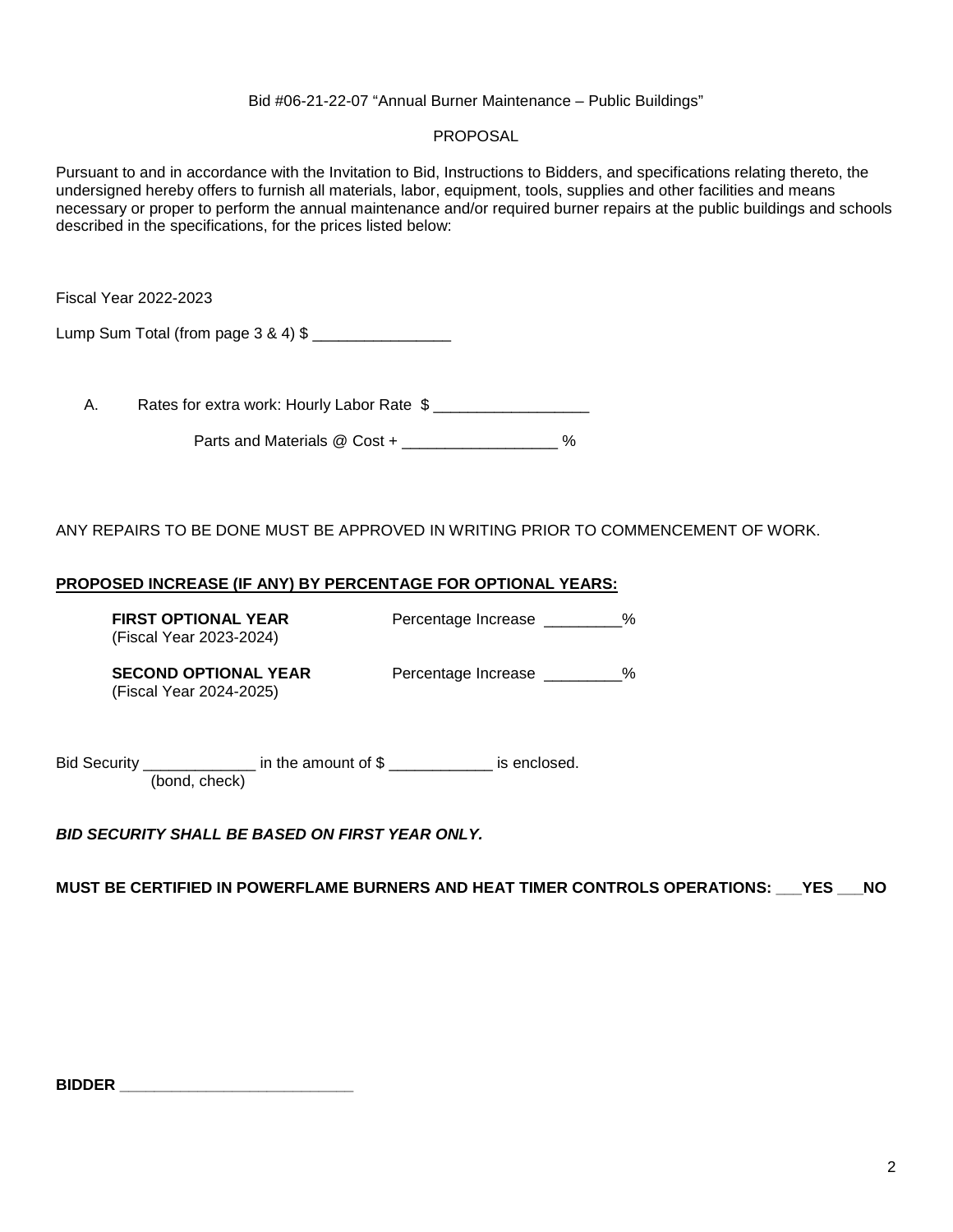## PROPOSAL

Pursuant to and in accordance with the Invitation to Bid, Instructions to Bidders, and specifications relating thereto, the undersigned hereby offers to furnish all materials, labor, equipment, tools, supplies and other facilities and means necessary or proper for the annual maintenance and/or required burner repairs described in the specifications, for the prices listed below:

| <b>LOCATION</b>                                              | <b>EQUIPMENT</b>                                         | <b>TOTAL COST PER LOCATION</b>                                                                                                                                                                                                                                                                                      |
|--------------------------------------------------------------|----------------------------------------------------------|---------------------------------------------------------------------------------------------------------------------------------------------------------------------------------------------------------------------------------------------------------------------------------------------------------------------|
| <b>Broadview Middle School</b>                               | 2 ea. Powerflame C4-GO-30                                |                                                                                                                                                                                                                                                                                                                     |
| Rogers Park Middle School                                    | 2 ea. Powerflame C3-GO-25B<br>1 ea. Powerflame CR-2GO-15 |                                                                                                                                                                                                                                                                                                                     |
| <b>City Hall</b><br>155 Deer Hill Ave.                       | 1 ea. Powerflame C3-GO-25B<br>1 ea. Crest Lochinvar      |                                                                                                                                                                                                                                                                                                                     |
| Danbury High School                                          | 3 ea. Powerflame C5-GO-30                                |                                                                                                                                                                                                                                                                                                                     |
| Police HQ<br>375 Main St.                                    | 2 ea. Powerflame C2-GO-20B<br>1 ea. Powerflame XCL-GO-10 |                                                                                                                                                                                                                                                                                                                     |
| Fire Headquarters<br>19 New St.                              | 1 ea. Powerflame GR1-GO-12<br>1 ea. Powerflame CR1-0     |                                                                                                                                                                                                                                                                                                                     |
| Fire Dept. - Eng. 26<br>Kenosia Ave.                         | 1 ea. Powerflame CR2-0                                   | $\frac{1}{2}$ $\frac{1}{2}$ $\frac{1}{2}$ $\frac{1}{2}$ $\frac{1}{2}$ $\frac{1}{2}$ $\frac{1}{2}$ $\frac{1}{2}$ $\frac{1}{2}$ $\frac{1}{2}$ $\frac{1}{2}$ $\frac{1}{2}$ $\frac{1}{2}$ $\frac{1}{2}$ $\frac{1}{2}$ $\frac{1}{2}$ $\frac{1}{2}$ $\frac{1}{2}$ $\frac{1}{2}$ $\frac{1}{2}$ $\frac{1}{2}$ $\frac{1}{2}$ |
| <b>Public Library</b><br>170 Main St.                        | 1 ea. Powerflame CR2-03                                  |                                                                                                                                                                                                                                                                                                                     |
| Public Buildings Dept.<br>53 Newtown Rd.-Public Works Cmplx. | 1 ea. Power Flame X-4 Micro                              | $\frac{1}{2}$                                                                                                                                                                                                                                                                                                       |
| <b>Hatters Park</b><br>East Hayestown Rd.                    | 1 ea. Powerflame CR2-OA                                  |                                                                                                                                                                                                                                                                                                                     |
| Alternative Center for Education<br>Locust Ave.              | 1 ea. Powerflame JR15A-10<br>1 ea. Lochinvar KBN501      | $\frac{1}{2}$                                                                                                                                                                                                                                                                                                       |
| <b>Shelter Rock School</b>                                   | 2 ea. Powerflame C2-60-20A                               | $\frac{1}{2}$                                                                                                                                                                                                                                                                                                       |
| South St. School                                             | 2 ea. Powerflame C2-G-15                                 | $\frac{1}{2}$                                                                                                                                                                                                                                                                                                       |
| Danbury Municipal Airport                                    | 1 ea. Becket AFG oil burner                              |                                                                                                                                                                                                                                                                                                                     |

-

VENDOR\_\_\_\_\_\_\_\_\_\_\_\_\_\_\_\_\_\_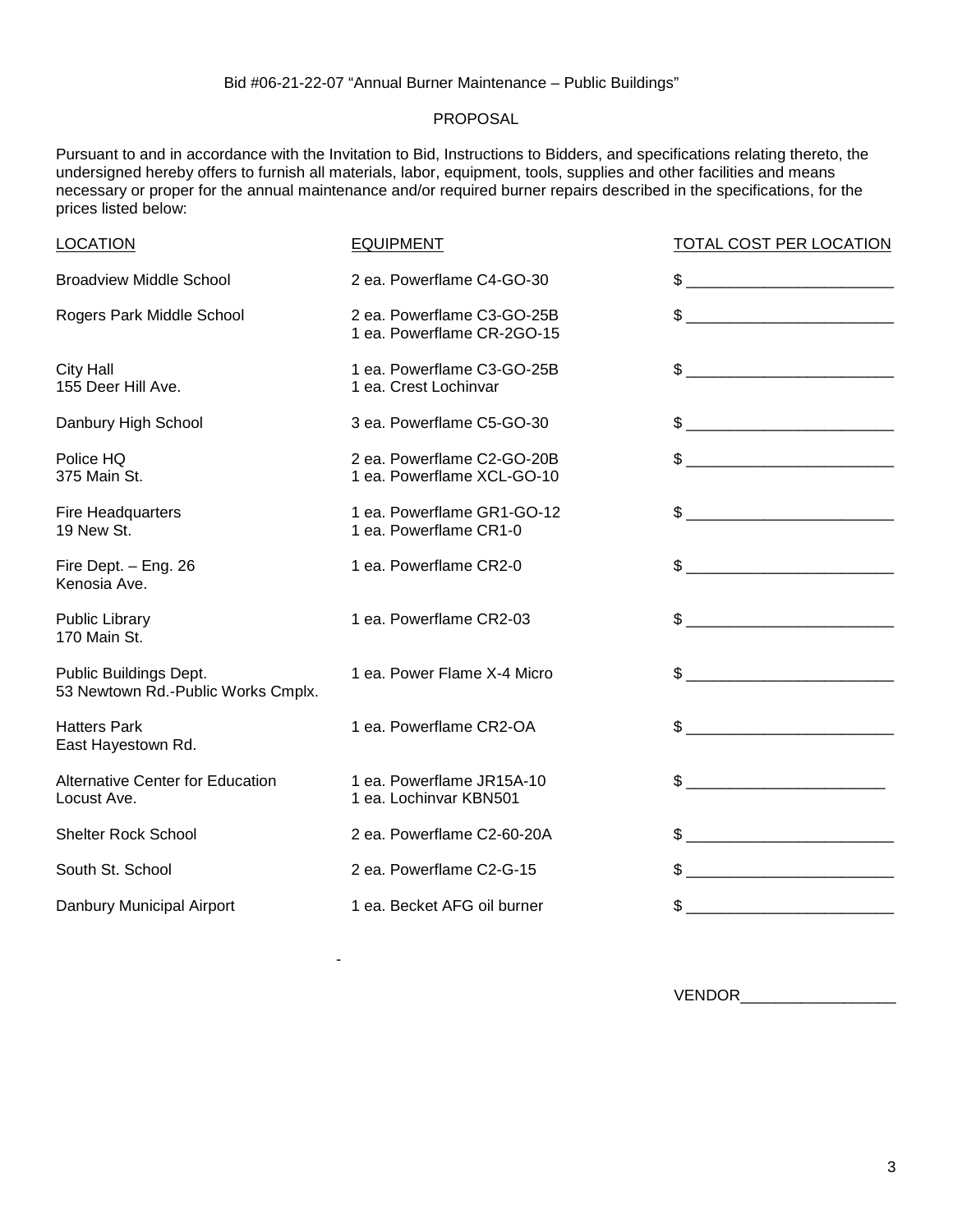## PROPOSAL

## LOCATION EQUIPMENT EQUIPMENT TOTAL COST PER LOCATION

| <b>Stadley Rough School</b>                             | 2 ea. Powerflame gas/oil C4-GO-25                              |                                                                                                                                 |
|---------------------------------------------------------|----------------------------------------------------------------|---------------------------------------------------------------------------------------------------------------------------------|
| <b>Magnet School</b><br>(Rear of WCSU West Side Campus) | 2 ea.Powerflame C3-O                                           |                                                                                                                                 |
| <b>Hayestown School</b>                                 | 2 ea. Powerflame C1-GO-30                                      |                                                                                                                                 |
| King St. Intermediate School                            | 2 ea. Powerflame C3-0                                          | $\frac{1}{2}$                                                                                                                   |
| King St. Primary School                                 | 2 ea. Powerflame C3-0                                          | $\frac{1}{2}$                                                                                                                   |
| Mill Ridge Intermediate School                          | 2 ea. Powerflame C3-GO-25                                      |                                                                                                                                 |
| Mill Ridge Primary School                               | 2 ea. Powerflame C3-GO-25                                      | $\qquad \qquad \, {\displaystyle \$~ \underline{\hspace{1.2cm}} \qquad \qquad ~~\qquad \qquad ~~\qquad \qquad ~~\qquad \, \, }$ |
| Morris St. School                                       | 2 ea. Powerflame C2-G-15                                       |                                                                                                                                 |
| Park Ave. School                                        | 2 ea. PowerflameC3-GO-25B<br>2 ea. Lochinvar WHN-199 Wall Hung | $\qquad \qquad \, {\displaystyle \$~ \underline{\hspace{1.2cm}} \qquad \qquad ~~\qquad \qquad ~~\qquad \qquad ~~\qquad \, \, }$ |
| Headstart                                               | 1 ea Lochinvar Knight XL                                       |                                                                                                                                 |
| Pembroke School                                         | 2 ea. Powerflame C3-GO-25                                      |                                                                                                                                 |
| <b>Ellsworth Avenue</b>                                 | 2 ea Powerflame C3-GO-25                                       |                                                                                                                                 |
| <b>Great Plain School</b>                               | 2 ea. Powerflame C20B                                          | $\frac{1}{2}$                                                                                                                   |
| Old Library                                             | 2 ea. Lochinvar Knight XL IN Series                            |                                                                                                                                 |
| Old Jail                                                | 1 ea. Lochinvar Knight XL                                      |                                                                                                                                 |
| <b>Veterans Hall</b>                                    | 1 ea. Lochinvar Knight                                         |                                                                                                                                 |
| Metro North                                             | 1 ea. Lochinvar Knight                                         |                                                                                                                                 |
| Lyons Way                                               | 1 ea. IBC SL 80-399                                            |                                                                                                                                 |

**LUMP SUM TOTAL ALL LOCATIONS \$ \_\_\_\_\_\_\_\_\_\_\_\_\_\_\_\_\_\_\_\_\_\_\_\_** 

VENDOR: \_\_\_\_\_\_\_\_\_\_\_\_\_\_\_\_\_\_\_\_\_\_\_\_\_\_\_\_\_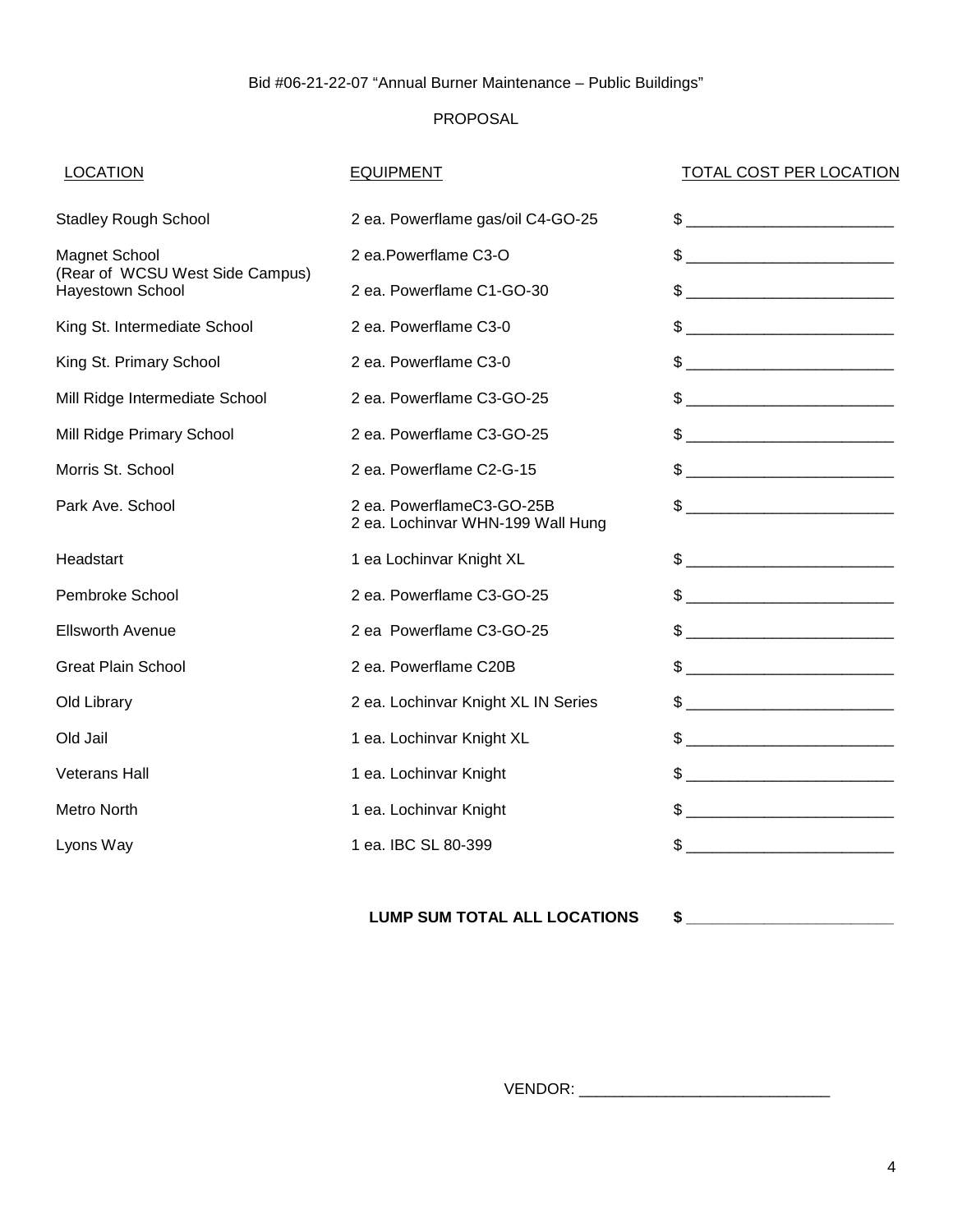#### City of Danbury, CT Bid #06-21-22-07 "Annual Burner Maintenance – Public Buildings" WORK TO BE DONE

The annual maintenance procedure shall consist of the following:

- 1. Remove oil drawer assembly. Clean and check oil nozzle. If equipped with spark ignition; clean, inspect and gap electrodes.
- 2. Clean and inspect diffuser.
- 3. Clean oil strainer.
- 4. Remove ignition assembly. Clean, replace ignition electrode and set proper spacing.
- 5. Check combustion air fan for cleanliness.
- 6. Check vent line on gas regulators and switches for blockage.
- 7. Perform gas valve leak test on both main and auxiliary gas valves.
- 8. Check all burner linkages; lubricate and tighten.
- 9. Check flame scanner and scanner mounting pipe for cleanliness.
- 10. Properly check and tighten all electrical connections and make sure Flame Safeguard is firmly connected to base.
- 11. Run burner through complete operation sequence on all available fuels and check for proper operation of all interlocks, operating and limit controls. Check scanner for spark pick-up.
- 12. Adjust gas pilot for proper signal and perform gas pilot flood test.
- 13. Conduct complete combustion analysis test on burner. Adjust for efficient operation on all fuels and high and low firing rates. Check for CO on gas operation. Fill out complete Power Flame start-up sheet or provide read-out from electrical combustion analyzer.
- 14. Wipe burner down and check for any oil leaks and correct.
- 15. Use a combustion analyzer to ensure proper burner adjustment. Submit the original printout report from the analyzer with each burner service – keep copy for your records
- 16. Follow manufacturers I.O.M.S. for proper burner adjustments of O2, CO, CO2 & Flue Temp. make adjustments as needed.
- 17. Assure proper operation of burner firing controls submit supporting documentation. All lo-hi-lo and full modulating burners shall have proper DDC control including reset of lo-hi-lo or modulating firing rates – any improper firing control issues must be documented in a report – any burner that shows signs of high cycle rates must be documented – consult manufacturer of boiler for proper corrections needed and submit cost of repairs for approval prior to proceeding.

## NOTES:

- Burners are to be serviced yearly between September 15<sup>th</sup> and October 15<sup>th</sup>.
- Should any additional components need to be replaced provide quotation to the Danbury Public Buildings Dept. for evaluation.
- For dual fuel systems (gas/oil), if burner will not operate at peak operating efficiency for both fuels, notify Supt. of Public Buildings immediately for directions/permission to set one burner to gas and one to oil – and so mark on temperature label on burner cabinet.
- A complete Power-Flame or similar report is to be sent to the Supt. of Public Buildings on burner service within five (5) days of service completion on that burner.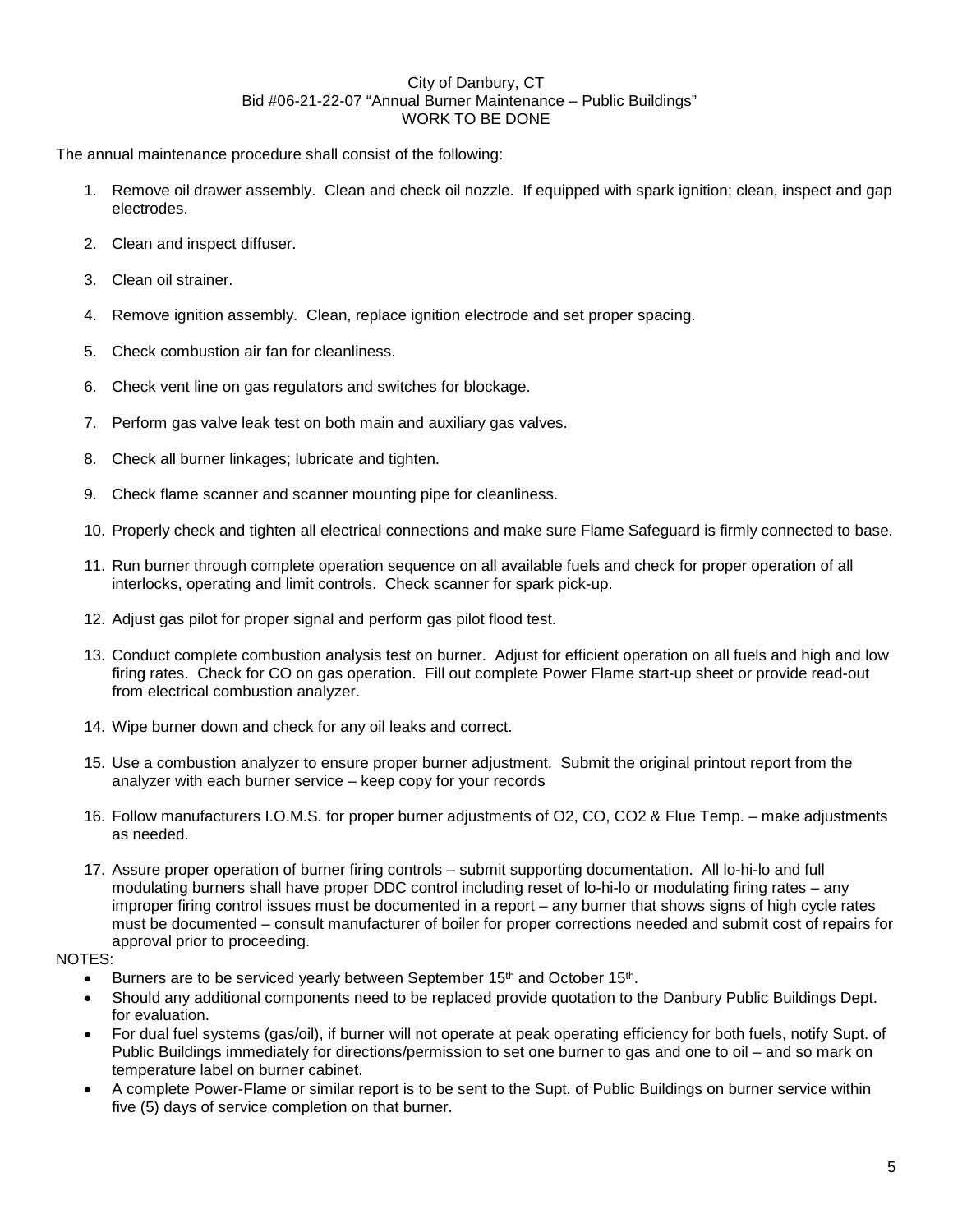## EXCEPTIONS

| Page # | Paragraph | Item Description & Alternate Proposal |
|--------|-----------|---------------------------------------|
|        |           |                                       |
|        |           |                                       |
|        |           |                                       |
|        |           |                                       |
|        |           |                                       |
|        |           |                                       |
|        |           |                                       |
|        |           |                                       |
|        |           |                                       |
|        |           |                                       |
|        |           |                                       |
|        |           |                                       |
|        |           |                                       |
|        |           |                                       |
|        |           |                                       |
|        |           |                                       |
|        |           |                                       |
|        |           |                                       |
|        |           |                                       |
|        |           |                                       |
|        |           |                                       |
|        |           |                                       |
|        |           |                                       |
|        |           |                                       |
|        |           |                                       |
|        |           |                                       |
|        |           |                                       |
|        |           |                                       |
|        |           |                                       |
|        |           |                                       |
|        |           |                                       |
|        |           |                                       |
|        |           |                                       |
|        |           |                                       |
|        |           |                                       |
|        |           |                                       |
|        |           |                                       |
|        |           |                                       |
|        |           |                                       |
|        |           |                                       |
|        |           |                                       |
|        |           |                                       |
|        |           |                                       |
|        |           |                                       |
|        |           |                                       |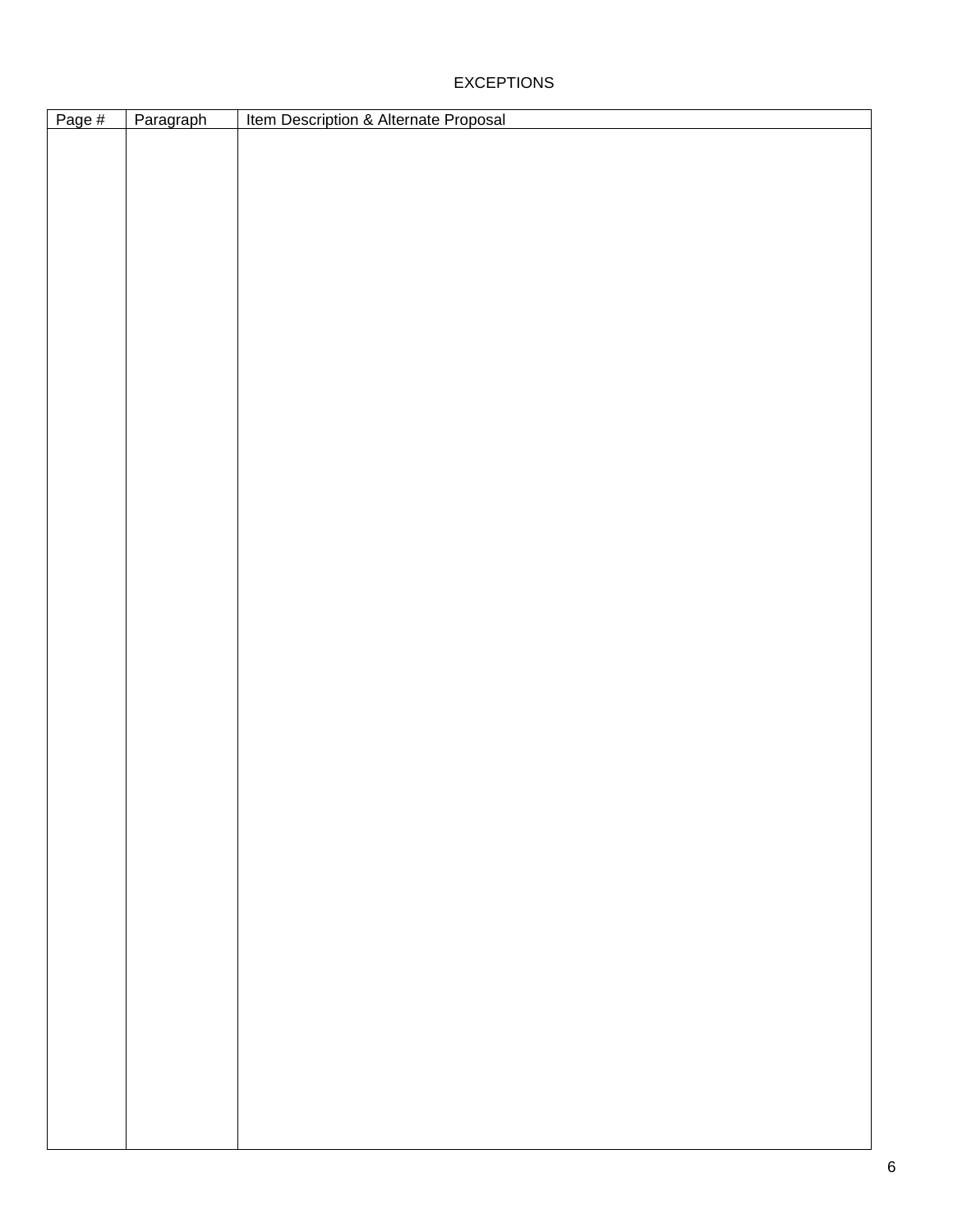### **REFERENCES**

List Below at least five (5) references for similar projects, including all information requested. THIS PAGE MUST BE COMPLETED. If Bidders wish to<br>keep their references confidential, this page may be removed from the bid p followed.

| 1)      |                                              |                                                                           |  |
|---------|----------------------------------------------|---------------------------------------------------------------------------|--|
|         |                                              |                                                                           |  |
|         | Approximate \$ Value ______________________  | Completed ______________________                                          |  |
|         |                                              |                                                                           |  |
|         |                                              |                                                                           |  |
| 2)      |                                              |                                                                           |  |
|         |                                              |                                                                           |  |
|         | Approximate \$ Value _______________________ | Date: Started _________________________                                   |  |
|         |                                              |                                                                           |  |
|         |                                              |                                                                           |  |
| 3)      |                                              |                                                                           |  |
|         |                                              |                                                                           |  |
|         | Approximate \$ Value ______________________  | Date: Started ______________________<br>Completed _______________________ |  |
|         |                                              |                                                                           |  |
|         |                                              |                                                                           |  |
| 4)      |                                              |                                                                           |  |
|         |                                              |                                                                           |  |
|         | Approximate \$ Value _______________________ |                                                                           |  |
|         |                                              |                                                                           |  |
|         |                                              |                                                                           |  |
| 5)      |                                              |                                                                           |  |
|         |                                              |                                                                           |  |
|         | Approximate \$ Value ______________________  | Date: Started _____________________                                       |  |
|         |                                              |                                                                           |  |
|         |                                              |                                                                           |  |
| Company |                                              |                                                                           |  |
| Street  |                                              |                                                                           |  |
|         |                                              |                                                                           |  |
|         | City, State, Zip                             | Telephone #                                                               |  |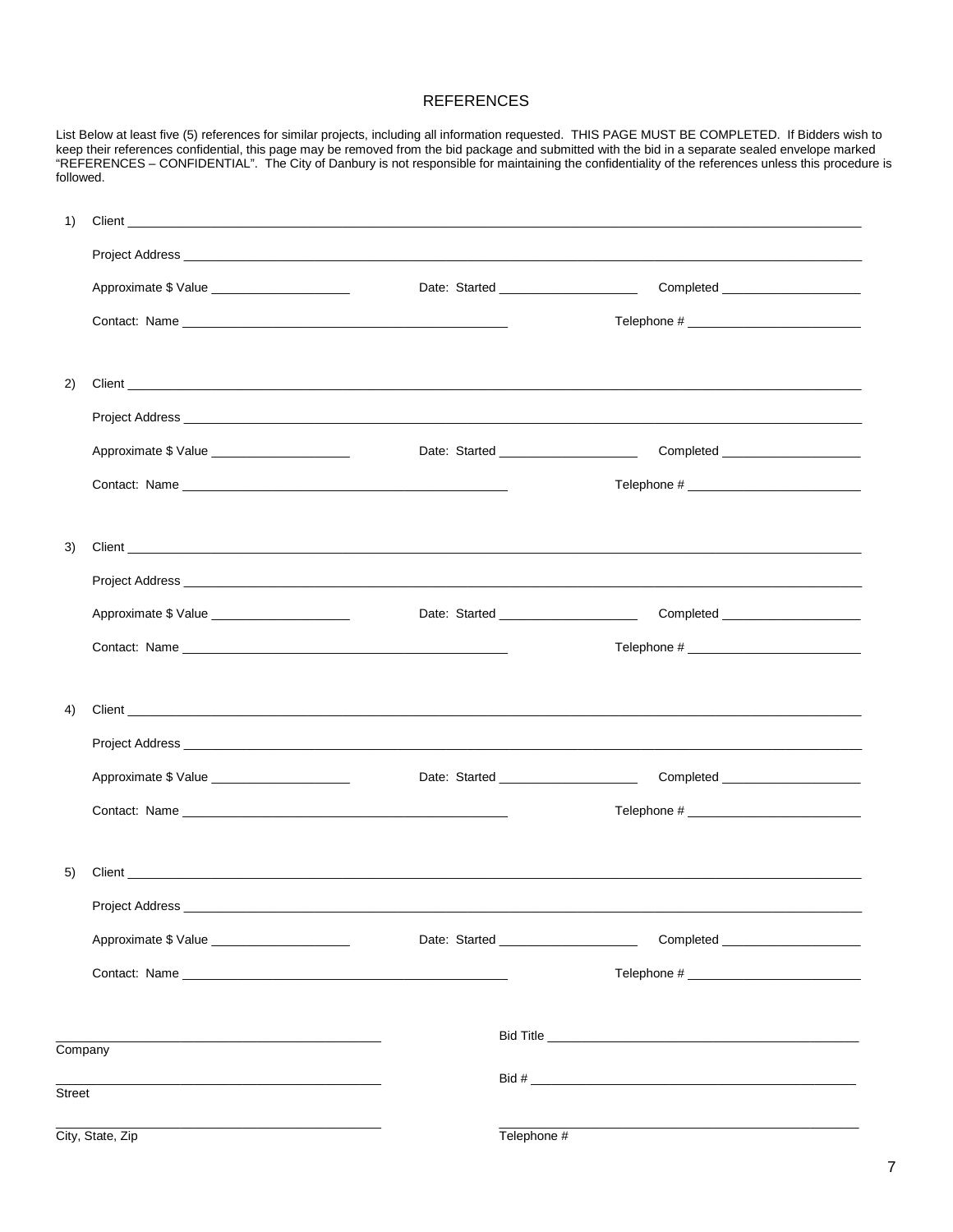### **INSTRUCTIONS TO BIDDERS**

Sealed bids will be received at the Office of the Purchasing Agent, 155 Deer Hill Avenue, Danbury, CT 06810 until the time and date specified on the cover sheet. Bids received later than the time specified will not be accepted. In the event of the closure of City Hall, bids will be opened on the following day that City Hall is opened. Amendments to or withdrawal of any section of the submitted bid received later than the time & date set for the bid opening will not be considered. Bid proposals must remain in effect for a minimum of 60 days unless otherwise noted elsewhere in the bid specifications.

**BID DOCUMENTS:** are available upon receipt of this invitation (if not attached) over the internet at the City's website: www.danbury-ct.gov. Adobe Acrobat reader is required to view this document. If you do not have this software you may down load at no cost from Adobe at http://www.adobe.com. Businesses without internet access may obtain a copy of the bid by contacting the Purchasing Agent's Office, City Hall, 155 Deer Hill Avenue, Danbury, CT 06810, (203) 797-4571.

**BID BONDS:** if applicable, shall be in the amount of 5% of the total bid made out in favor of the City of Danbury and issued by a Surety company acceptable to the City of Danbury, and must accompany each bid**.** A certified check in the same amount may be submitted in lieu of the bid bond. Bids submitted without Certified Check or Bid Bond will not be accepted. The City of Danbury will not be held liable for the accrual of interest on any check held by the City in conjunction with this bid. All checks or bid bonds will be refunded to the unsuccessful bidders after award of the bid. The deposit check or Bid Bond of the successful bidder will be held in escrow until such time as the City determines that the bidder has or will meet their obligations as stated by the bid. If the bidder fails or refuses within a reasonable time after due notice that the contract has been awarded, to execute the same, an amount representing a loss to the City by reason of such failure shall be retained and paid into the City treasury.

**REPLIES**: whether bid or no bid, must have the bid number clearly identified on the outside of the envelope. Bidders not marking the envelopes with the Bid number and date/time of opening on the envelope will have no recourse against the City of Danbury or its employees. Such bidders run the risk of the bid being opened prior to the scheduled Bid Opening time. Once opened such bids are public record. Any alleged oral agreement made by a bidder or contractor with any agency or employee of the City of Danbury will be disregarded.

**FREIGHT**: Prices quoted shall be net delivery **F.O.B. Danbury, CT.** All bid prices must include prepaid delivery, assembly, and/or installation (ready for operation and/or use) of all equipment and/or materials to the individual locations(s) as designated by the Purchasing Agent. All bid prices are to be submitted on the sheets provided for this bid. Quantities and pricing are to be listed in accordance with these sheets.

**QUESTIONS**: Request for interpretation of any portion of the bid may be made by telephone to the Purchasing Agent at 203-797-4571. All replies will be given verbally and a copy of any such inquiry and advice (if deemed vital to the bid by the Purchasing Agent) will be made available to each prospective bidder in the form of an addendum. Bidder should check the City's website for addendums/updates 48 hours prior to the bid opening.

**IDENTICAL BIDS:** In the event of receipt of identical bids as to offerings, delivery, service, content, price, etc., the bid will be awarded in accordance with the information contained in the bid document, based on first received as to date and time of receipt of the bid.

**NON-COLLUSION STATEMENTS:** In order for bids to be considered, a non-collusive statement must be submitted with the bid. A sample non-collusive bid statement is attached. Bidders may elect to submit their own notarized noncollusion statement.

**CONDITIONAL, QUALIFIED OR NON-RESPONSIVE BIDS/PROPOSALS**: All bids/proposals shall be submitted in the form and manner as indicated by the bid documents and bid forms. Any proposal which is not submitted in the form and manner indicated by the bid documents or which contains information, statements, conditions, or qualifications which place conditions or qualifications on the proposal submittal for purposes of making an award, or which alter any proposal terms, conditions, specifications, or forms, which has not been previously approved by written addendum from the Purchasing Agent, or which does not meet legal requirements, shall be declared as a qualified, conditional, or nonresponsive proposal and shall be rejected without further consideration. Any proposal response that does not fully respond to and comply with all detailed specifications or requests for information, including execution of proposal forms, may be declared "non-responsive" and recommended for rejection. The City of Danbury shall not be responsible for any errors or omissions by the Offeror.

**UNBALANCED BIDS AND/OR EXCESSIVE LINE ITEM PRICES**: The City reserves the right to reject any bids in which unit prices, in the sole opinion of the City, are unbalanced. In addition, where the City has decided to make an award, it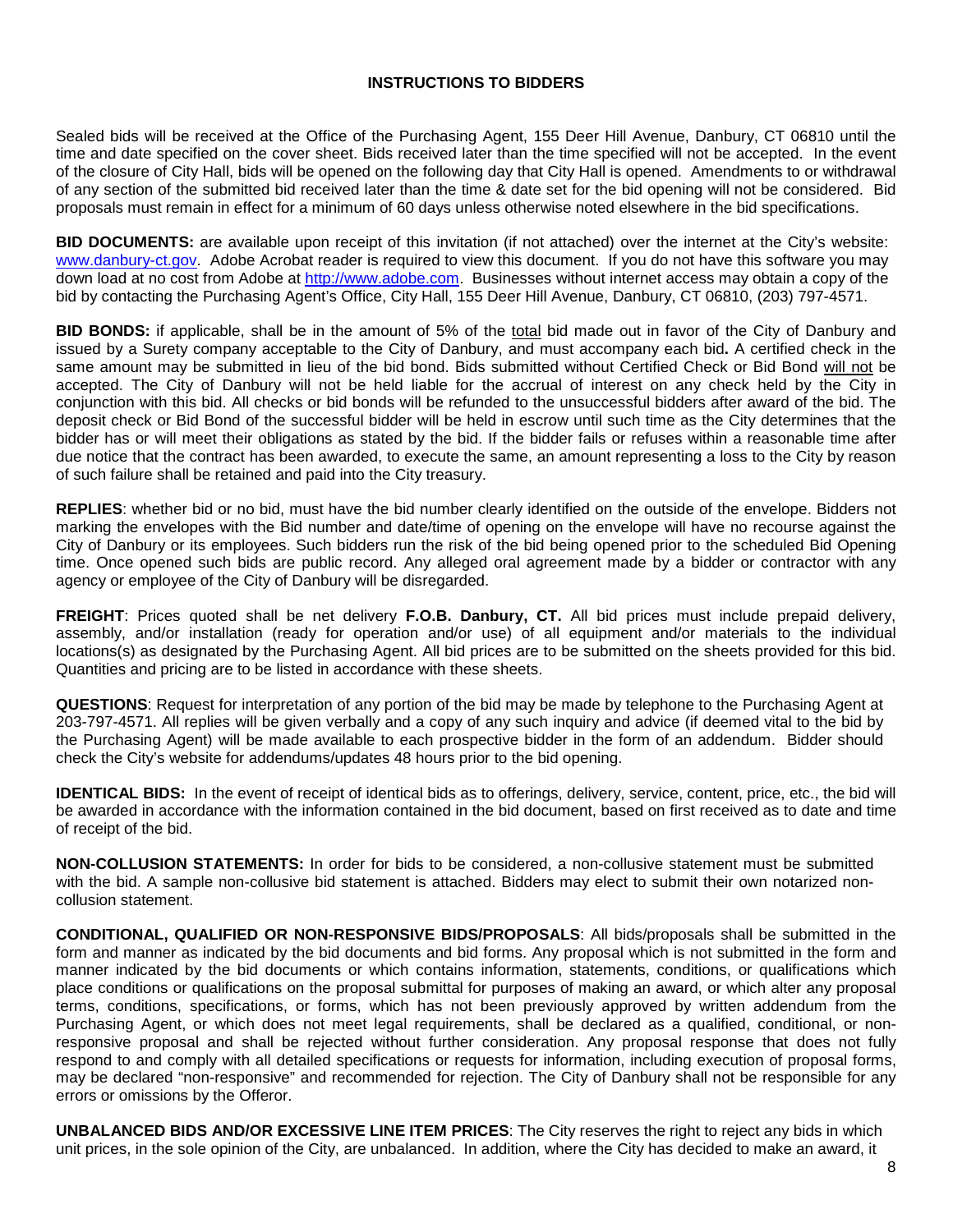further reserves the right to non-utilize a particular line item that in the sole opinion of the City is excessively priced, and reserves the right to obtain that item from another source

**CONTRACT:** A response to an Invitation to Bid (ITB) is an offer to contract with the City of Danbury based upon the terms, conditions and specifications contained in the City's ITB. Bids do not become contract unless and until executed by the City.

**TAXES:** Omit all State and Federal taxes from the bid. The City of Danbury is exempt from the payment of taxes imposed by Federal government and/or the State of Connecticut.

**OWNERSHIP OF DOCUMENTS**: All documents, including drawings, plans, specifications, videotapes, or other documents or maps prepared by a contractor pursuant to any agreement arising from this bid shall become the property of the City of Danbury upon completion of the project or any termination of the project prior to the completion of the project.

**PROPOSAL DOCUMENT:** The Vendor may designate those portions of their proposal which contain trade secrets or other proprietary data. If a proposer includes data which is not to be disclosed to the public or which is to be used only for evaluation purposes, the proposer shall mark the title page with the legend:

"This response includes data that shall not be disclosed outside the City of Danbury and shall not be duplicated nor used, in whole or in part, for any purpose other than to evaluate this proposal. If, however, a contract is awarded to this proposer as a result of, or in connection with, the submission of this data, the City of Danbury shall have the right to duplicate, use or disclose the data to the extent provided in the resulting contract and/or by law. This restriction does not limit the City of Danbury's right to use information contained in this data, if it is contained in another source without restriction. The data subject to this restriction is contained in pages (insert numbers or other identification)".

**LEGALITY**: All bid offers for commodities, work, materials, or equipment hereunder shall comply in every respect with the laws, specifications and requirements of the State of Connecticut and the Federal government. Contractor will comply with the provisions of the Connecticut Fair Employment Practices Law.

**LANGUAGE DISPUTES:** Any disputes over the interpretation and/or meaning of any individual terms, conditions, and/or language within this Request for Bid/Proposal document shall be resolved by and at the sole discretion of the City Purchasing Agent in a manner that is in the best interest of, and best advantage to, the City of Danbury, provided any such interpretation shall be reasonable.

**RESPONSIBILITY**: The Contractor shall save the City of Danbury, its agents or employees, harmless from liability of any kind for all claims of labor payments and materials furnished for this work, and for use of any copyrighted or uncopyrighted composition, secret process patented or unpatented invention, article or application furnished or used in the performance of the contract of which the Contractor is not the patentee, assignee, or licensee. The successful bidder agrees to indemnify and hold harmless the City of Danbury, its agents and employees from any and all liability arising out of the successful bidders' operations, functions and/or supplied items.

The successful bidder, vendor, and/or contractor must protect all property of the City of Danbury (i.e. all floors, furniture, grass, land, etc.) from injury or other damage. Any damage so caused must be repaired by contractor/vendor at his/her own expense. At the completion of work, the vendor and/or contractor must remove from the premises all surplus materials and all debris created by same. The premises must be left in a broom-clean and finished condition acceptable to the owner or its agents. Successful bidder will furnish adequate protection from damage for all work and to repair damage of any kind, for which he or his workers are responsible, to the premises or equipment to his own work or to the work of other contractors.

**DEFAULT:** It shall be understood that a bidder supplying equipment and/or supplies will be considered to be in default if/when they have not delivered the item(s) within the time constraints listed in this document or subsequent purchase orders and/or contract. Bidders providing a service and/or construction will be considered to be in default if/when they have failed to meet the completion date set forth in this document or its subsequent contract and/ or purchase orders and/ or they have ceased work on the project for a period of fifteen (15) working days, cumulative or consecutive.

**TRADE NAME REFERENCES:** Any and all references to trade names, types, styles, model numbers, stock numbers or catalogs are intended to be descriptive only and not restrictive. The intention is to indicate to bidders the type and quality of the articles and or materials that will be satisfactory. When reviewing the information, it is the responsibility of the prospective bidder to inform the City of Danbury of any discrepancy that is found (i.e. number listed does not fit item description). Bids received on other makes or models with reference to other catalogs will be considered. The bidder is to clearly state in his/her bid exactly what he/she intends to furnish and to furnish with his/her bid a cut or illustration or other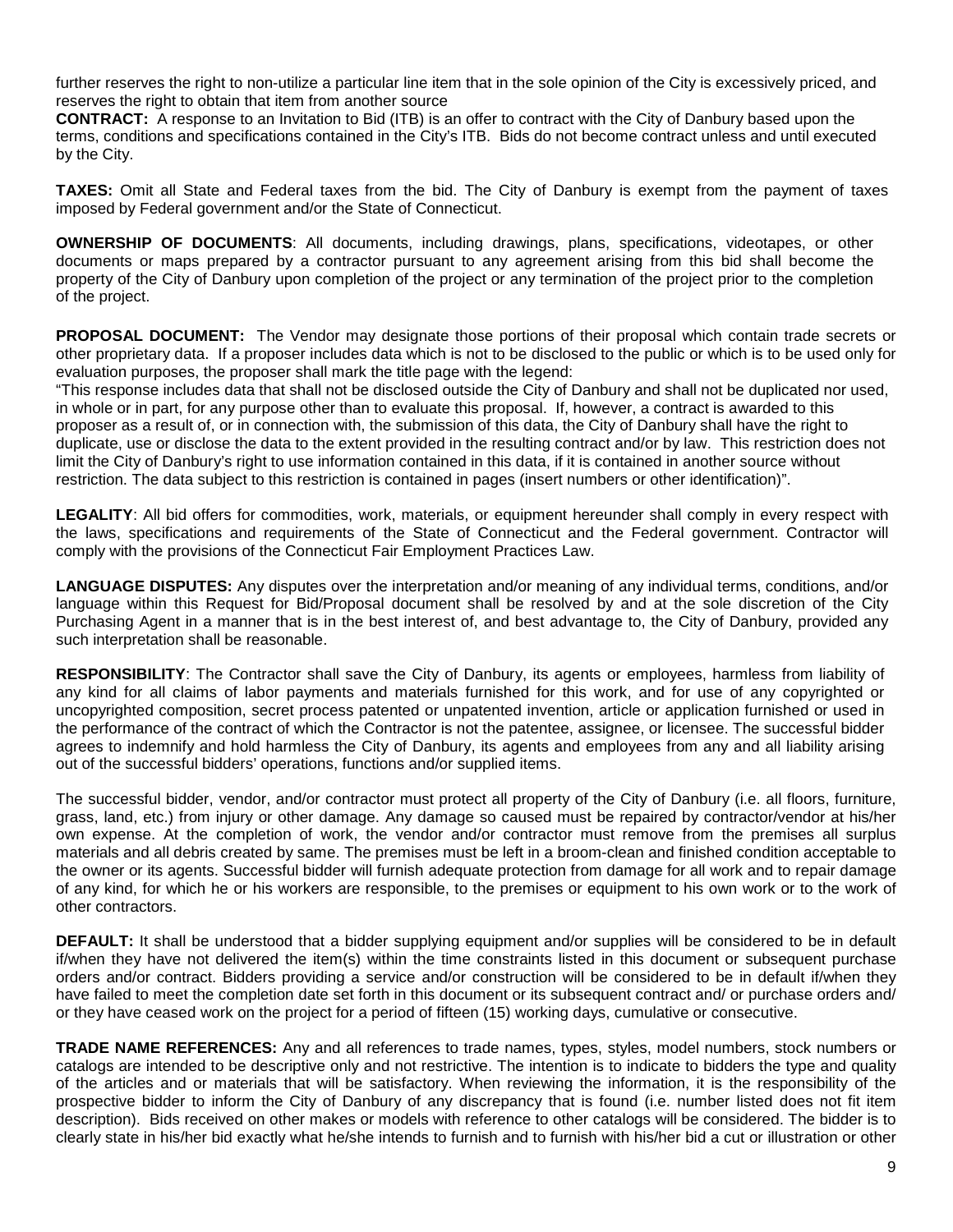descriptive matter that will clearly indicate and give specification as to the product he/she proposes to furnish. Where a bid is offered on an item other than the trade standard used in the specification the item should be identified on the bid form by entering the MAKE, TRADE NAME AND MODEL NUMBER. It is understood that any substitute and/or alternate that might be offered are guaranteed by the bidder to be of equal or better quality than is referenced in the bid. The item(s) must be equivalent as to function, basic design, type and quality of material, method of construction and any required dimensions. It shall be further understood that during original as well as subsequent shipments spot checks will be performed to insure that the items received are in fact the items offered in the bid. When received, should items/materials prove to be different from what was bid in any way, the bidder agrees to the return of the items and agrees to supply correct items (per bid specifications) at the bidders expense. In the event this return action is required, it is understood the bidder may be subject to removal from the City's approved bidder's list. Bidders are cautioned that surplus, seconds, factory rejects, floor samples, close outs or distressed items are not acceptable and shipments of substitutions, defective or shop-worn equipment will be returned for a full refund at the vendor's expense.

**QUANTITY**: The quantities and/or materials listed in the specifications/bid sheets may be increased or decreased by the City of Danbury or its designated representative based on actual need at the time the purchase orders are placed.

**QUALITY**: The City of Danbury reserves the right to reject any proposal in whole or in part offering equipment and/or materials and/or services that in its or its agent's opinion does not meet the quality standards desired. Such decision is final and not subject to further recourse by the bidder.

**SAMPLES:** forwarded by the bidder will be returned to the bidder at his request and expense. Requests for return of samples must be submitted in writing at the time the sample is given to the City of Danbury or its representative. Samples not returned to the bidder will be disposed of at the discretion of the City of Danbury or its designated representative. Large pieces of equipment submitted for evaluation and inspection are to be picked up by the bidder within 30 days of the bid opening date. The City of Danbury or its designated agent will dispose of items not picked up within 30 days.

**AWARD**: It is the intent to award this bid in its entirety to one bidder, however, the City reserves the right to award the bid line item by line item if it is deemed in its best interest to do so. In addition, bidders are advised that should budgetary constraints dictate, part, and/or all the items in this bid may be rejected. This decision shall be considered final and not subject to recourse by the bidder.

In determining the lowest or highest responsible bidder, the City reserves the right to consider, in addition to price, the compatibility, quality, cost of maintenance and availability of parts, experience and/or past performance of the bidder, sufficiency of the financial resources of the bidder as relates to the offerings as well as the ability of the bidder to provide future maintenance and service.

Documents previously submitted to the City of Danbury will not be considered as satisfying submission requirements for this bid.

No bidder can claim any contract rights by virtue of bidding alone. Awarding of the contract means actual written notice by letter and a properly executed purchase order to the bidder or bidders to whom the bid has been awarded.

**OPTION TO RENEW:** This bid, once awarded, may be extended by mutual consent for up to two (2) additional one-year periods.

## **BONDS** (if applicable)**:**

**Performance Bond**: The Contractor, when awarded the Bid, must submit within 10 days of the bid award, and before beginning the work or signing a contract, a Performance Bond amounting to one hundred percent (100%) of the total amount of the bid. Said performance bond must be in favor of the City of Danbury and executed by a surety company authorized to do business in the State of Connecticut. The City of Danbury reserves the right to retain the Bid Bond or Certified Check on bids below \$25,000.00 as a Performance Bond. On bids of \$25,000.00 or more the Performance Bond may be furnished in the following manner: Performance Bond, Surety Bond, Certified Check, Bank Check, Savings Account in both the City & Vendor's name or Letter of Credit.

**Maintenance Bond:** The contractor, upon signing a contract and before beginning the work, must submit to the Purchasing Agent a Maintenance Bond to guarantee that if defects in either labor or materials become evident within one year after completion and acceptance of work will be fixed at no cost to the City of Danbury. The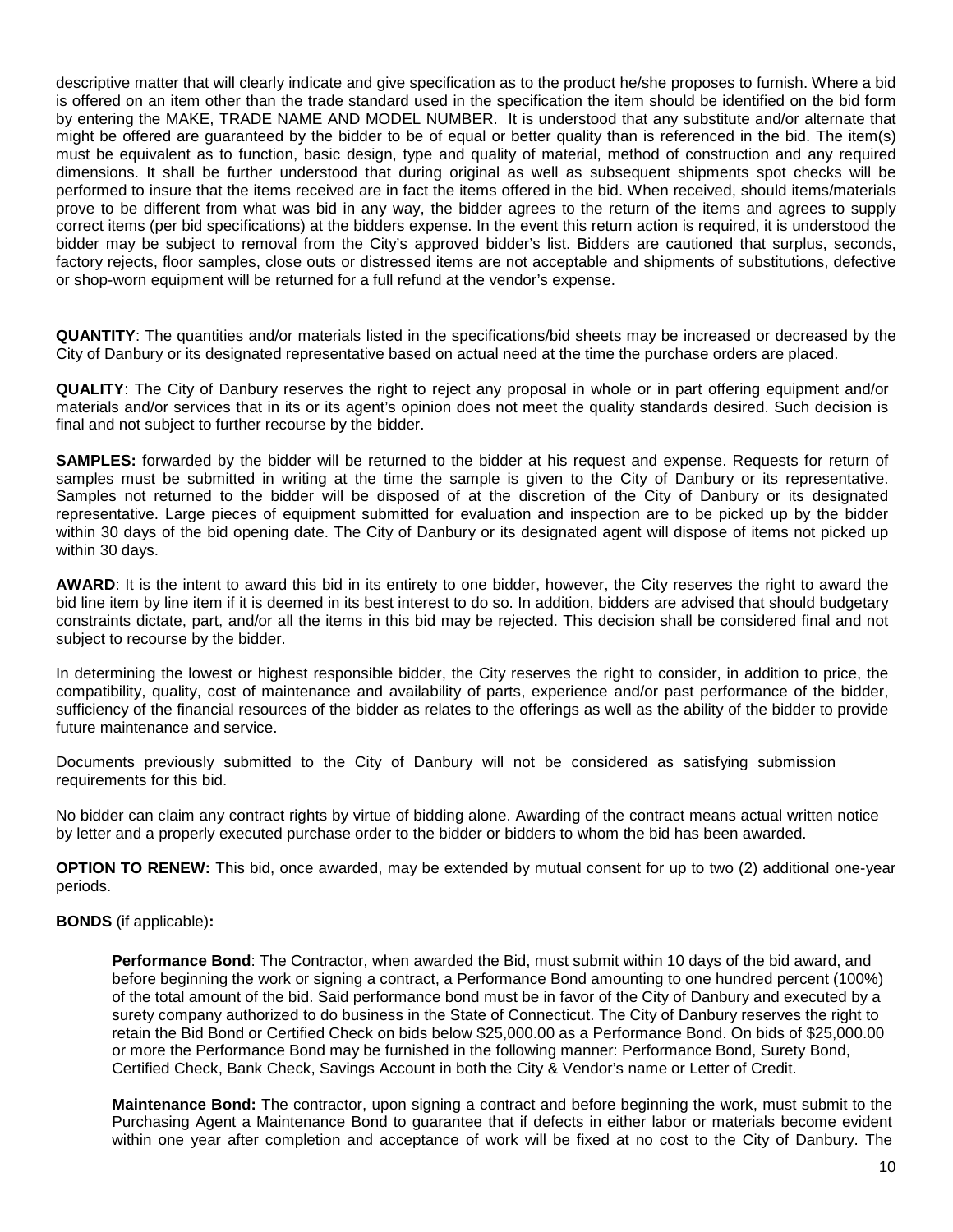maintenance bond may be included as a portion of the Performance Bond or as a separate bond. If it is issued as a separate bond said maintenance bond must be in favor of the City of Danbury and issued by a surety company licensed and authorized to do business in the State of Connecticut.

**Labor and Material Bonds:** Pursuant to Section 49-41(a) of the Connecticut General Statutes, as may be amended from time to time, a project for the construction, alteration or repair of any public building or public work, where the contract award amount is in excess of \$100,000.00, a labor (payment) and material bond in the full amount of the contract must be furnished to the City with a surety or sureties satisfactory to the City. Said bonds shall be filed with the Purchasing Agent on or before the award date. Any such bond shall have as principal the name of the person awarded the contract.

**Consent for Release of Final Payment**: AIA Document G707 & G706, or equivalent, must be signed and returned by the Surety Company before final payment will be released to the contractor.

### **INSURANCE:**

**Certificate of Insurance:** All insurers must have an AM Best rating of A-V11 or better and admitted to do business in the State of Connecticut. All insurance policies must include a Waiver of Subrogation whereby the insured waives its right to subrogate against the City, its subsidiaries, employees, volunteers, directors and officers. Proof of proper insurance coverage, Workers Compensation Insurance, Liability and Property damage, and Vehicle Insurance shall be filed with the City of Danbury Purchasing Agent within 10 days after the award of the bid. The Certificate of Insurance must name the City of Danbury, 155 Deer Hill Avenue, Danbury, CT 06810, its subsidiaries, employees, volunteers, directors & officers as the "additional insured" and filed with the Purchasing Agent prior to commencement of work. Renewal Certificates of Insurance must be mailed to the Purchasing Agent 10 days prior to the expiration of the required coverage.

**Workman's Compensation Insurance**: The Contractor shall take out and maintain during the life of the contract adequate Workman's compensation Insurance for all the employees employed on said work. In case any class of employees or subcontractors is engaged in hazardous work under the contract at the site of the work is not protected under the Workman's Compensation statute, the contractor shall provide Workman's Compensation Insurance for the protection of employees not otherwise protected.

**Liability Insurance**: The Contractor shall take out and maintain for the life of the contract, adequate public liability insurance insuring against liability to persons not employed by him in an amount of not less than \$1,000,000.00 for injuries, wrongful death to any one person and subject to the limit for each person in an amount of not less than \$2,000,000.00 on account of one accident and property damage insurance in an amount of not less than \$1,000,000.00.

**Vehicle Insurance**: The Contractor shall take out and maintain for the life of the contract, adequate automotive/truck or other vehicle insurance with minimum coverage of \$1,000,000.00 each for both liability and under insured and uninsured motorist as well as any other coverage required by the State of Connecticut or requested by an official of the City of Danbury as relates to the contract.

**Additional Security**: The City of Danbury reserves the right to require successful bidders to enter into and such security arrangements as are deemed necessary to protect the City of Danbury, its property and goods.

**PERMITS:** The successful bidder agrees to obtain all work/building permits as might be required. The cost of obtaining such permits is the responsibility of the bidder. The City of Danbury reserves the right to waive local permit fees. In addition, it shall be understood that where property lines are to be considered, bidders are to verify said lines and measurements with proper City Officials prior to commencement of work. It is to be understood that any/all specifications and/or plans or drawings contained in or developed as a result of the bid process are and shall be presented subject to the approval of the City of Danbury planning, zoning and building officials and that awards made prior to said approval are subject to cancellation.

**PREVAILING WAGE**: When the State of Connecticut Prevailing Wage Rate is applicable to the bid, the successful bidder must submit a Certified Payroll Record prior to any request and/or invoice for payment.

#### **SAFETY:**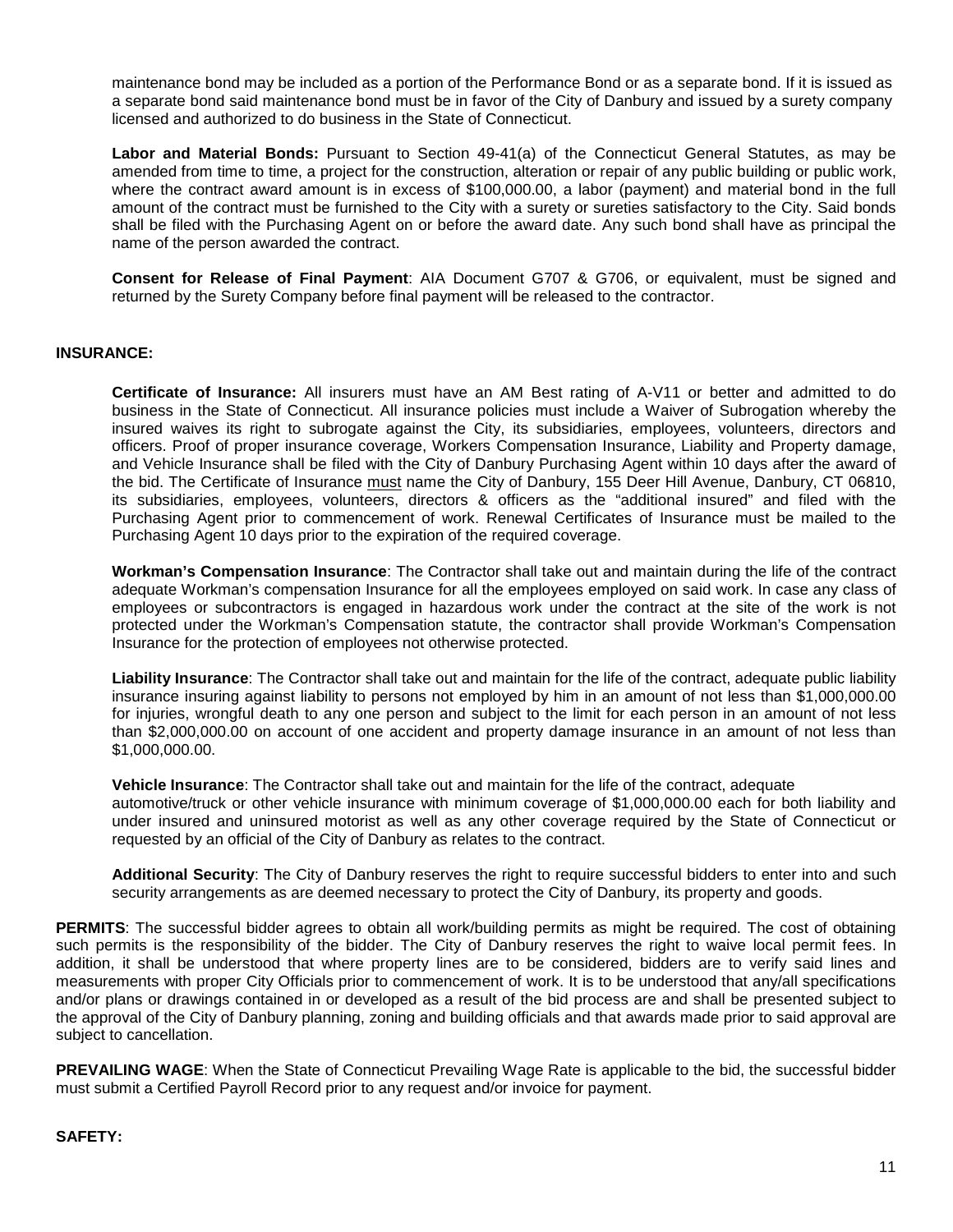**Machine and/or Equipment Hazard Assessment and Safety Training:** Upon delivery of machines and/or equipment, suppliers are required to provide to the end-user employees, at no additional charge, a training session, which will emphasize hazard awareness and assessment and the safe use of such machinery/equipment.

**Occupational Safety and Health Act of 1970**: Seller shall warrant that the machinery, equipment or other materials covered hereby shall upon delivery to the City of Danbury, be in compliance with the standards required by said Act and any updates as pertain to or reference said Act as well as the standards required by comparable State and local laws, if any, for such machinery, equipment or other materials in effect at the time of delivery.

**Machines and/or Equipment Lockout/Tag out**: In an effort to comply with OSHA's final rule on the control of hazardous energy sources, vendors must warrant that any and all machines and/or equipment as is covered under this bid will be supplied and/or installed equipped with lockout/tag out devices as prescribed by OSHA.

**Toxic Substance Control Act (PL94-469):** Seller warrants that each and every chemical substance constituting or contained in the products sold or otherwise transferred to the City of Danbury under this bid and subsequent purchase orders is not on the list of prohibited chemical substances compiled and published by the Administrator of the Environmental Protection Agency pursuant to Act PL94-469 and are otherwise in compliance with said Act.

**Hazardous Materials**: Any materials required by this bid and subsequent purchase orders that are hazardous under federal, state, or local statute, ordinance, regulation, or agency order will be packaged, labeled, marked and shipped by the seller to comply with all federal, state and local regulations then in effect including but limited to the provisions of the Hazardous Materials Transportation Act and Regulations promulgated there under and will further comply with any special requirements and any policies and procedures of the City of Danbury relating to the purchase of hazardous materials as might be noted on subsequent purchase orders or otherwise communicated to seller in writing.

**Material Safety Data Sheets**: Shall be provided by the Seller upon delivery to the City of Danbury of any goods having constituents listed in the following references - OSHA 1910, ACHIG Current Threshold Values, DOT HazMat Table 49, IARC Carcinogen List, National Toxicology Program Carcinogen List, and/or Radioactive Materials. These Material Safety Data Sheets must be consistent with and include information required by the OSHA Hazard Communication Standard published as 29 CFR 1910.1200, as the same may be amended or supplemented from time to time.

**Asbestos**: Bidders are advised that asbestos-containing material may be located in the boiler rooms, pipe tunnels, storage areas and various portions of City buildings. Before proceeding on any contractual work on City buildings or their interiors, it is mandatory that bidders familiarize themselves with the asbestos-containing material and that said material be considered as a health hazard and all precautionary measures according to the Ahera Rules & Regulations be observed. It is the bidder's responsibility to notify all employees and/or subcontractors of this notification.

**SUBCONTRACTORS**: The successful bidder shall not employ any subcontractor to fulfill any of the duties herein specified without express, prior written approval of the City of Danbury or its designated agent.

**EEO**: The successful bidder shall provide any/all additionally required, affirmative action statements, fair employment plans and non-discrimination programs and statement as might be required by the City of Danbury. In connection with the execution of this bid, subsequent purchase orders and/or contracts, the seller shall not discriminate against any employee or applicant for employment because of age, race, religion, color, sex or national origin. Bidders must comply with all rules & regulations of the Department of Labor with regard to Equal Employment Opportunities as pertains to municipalities.

**TERMINATION OF CONTRACT**: Any contract entered into by the City and the successful bidder shall provide that the City may terminate the contract upon thirty (30) days notice to the bidder.

**The City of Danbury reserves the right to award or reject any or all bids, or any portion thereof, to waive technicalities, and to award the bid and/or contracts to one or more bidders submitting essentially identical proposals and, that in the City's judgment, will best serve the public interest.** 

The terms and conditions of these "Instructions to Bidders" are made a part this bid.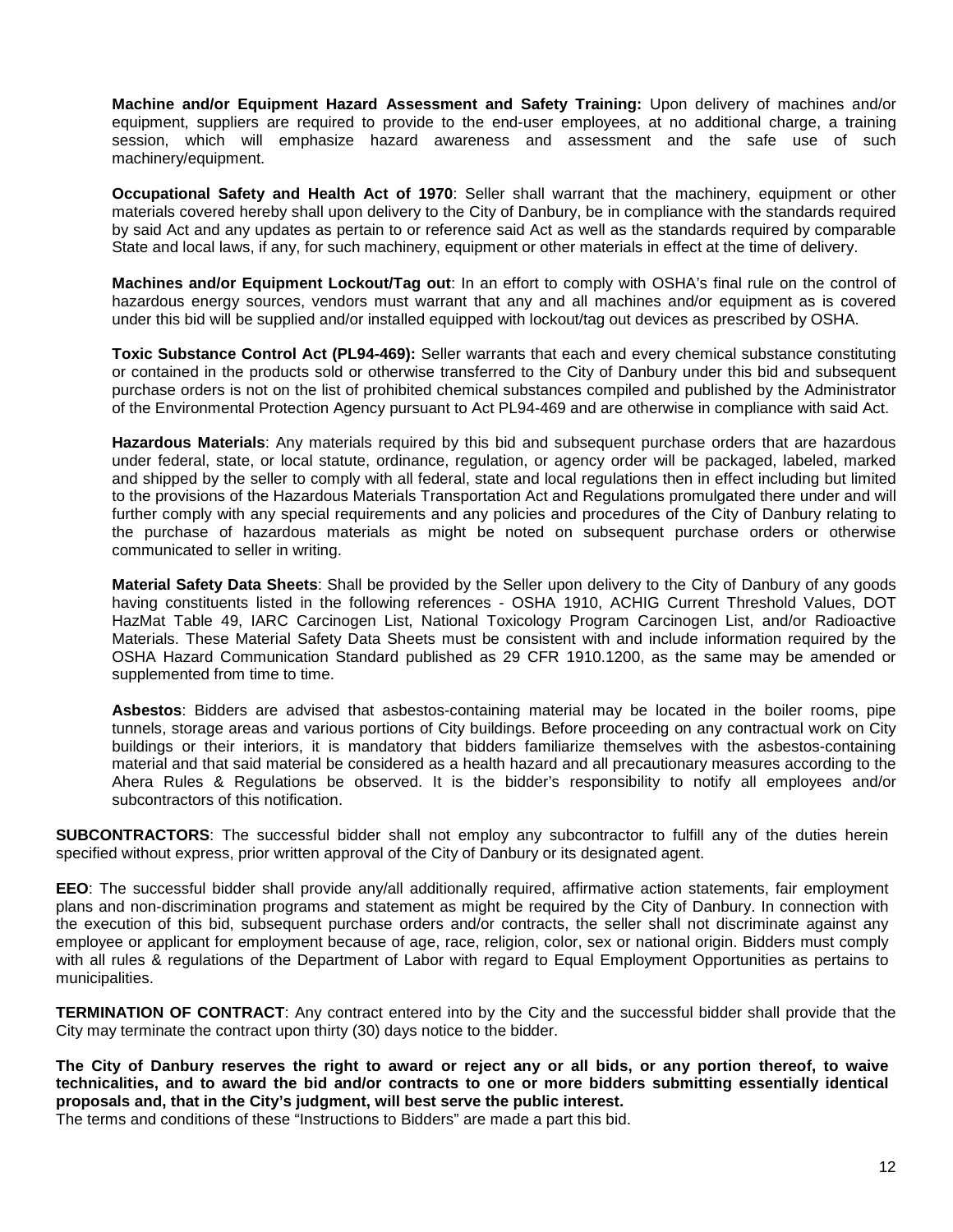## **SAMPLE FORM**

 $\text{Bid } \#$ 

## **NON-COLLUSION AFFIDAVIT**

| STATE OF _______________________ | COUNTY OF _____________________                |            |
|----------------------------------|------------------------------------------------|------------|
|                                  | being first duly sworn, deposes and says that: |            |
| 1. Iam                           | nt                                             | the bidder |

that has submitted the attached request for bid for \_\_\_\_\_\_\_\_\_\_\_\_\_\_\_\_\_\_\_\_\_\_\_\_\_;

- 2. I am fully informed respecting the preparation and contents of the attached bid and of all pertinent circumstances respecting such bid;
- 3. Such bid is genuine and is not a collusive or sham bid;
- 4. Neither the bidder nor any of its officers, partners, owners, agents, representatives, employees or parties of interest, including this affiant, has in any way colluded, conspired, connived or agreed directly or indirectly with any other bidder, firm or person to submit a collusive or sham bid in connection with the work for which the attached bid has been submitted nor has it in any manner, directly or indirectly, sought by agreement or collusion or communication or conference with any other bidder, firm or person to fix the price or prices in the attached bid or of any other bidder, or to fix any overhead, profit or cost element of the bid price or the price of any bidder, or to secure through any collusion, conspiracy, connivance or unlawful agreement any advantage against the City of Danbury or any person interested in the proposed bid; and
- 5. The price or prices quoted in the attached bid are fair and proper and are not tainted by any collusion, conspiracy, connivance or unlawful agreement on the part of the bidder or any of its agents, representatives, owners, employees, or parties in interest, including this affiant.

Signed **and all the set of the set of the set of the set of the set of the set of the set of the set of the set of the set of the set of the set of the set of the set of the set of the set of the set of the set of the set** 

Title \_\_\_\_\_\_\_\_\_\_\_\_\_\_\_\_\_\_\_\_\_\_\_\_\_\_\_\_\_

Subscribed and sworn to before this

\_\_\_\_\_\_\_\_\_\_\_\_\_\_\_\_\_\_\_\_\_\_\_\_\_\_\_\_\_

\_\_\_\_\_\_\_\_\_\_\_\_\_\_\_\_\_\_\_\_\_\_\_\_\_\_\_\_\_

\_\_\_\_\_\_\_\_\_\_ day of \_\_\_\_\_\_\_\_\_\_\_\_\_\_\_\_, 20\_\_\_\_\_\_.

My commission expires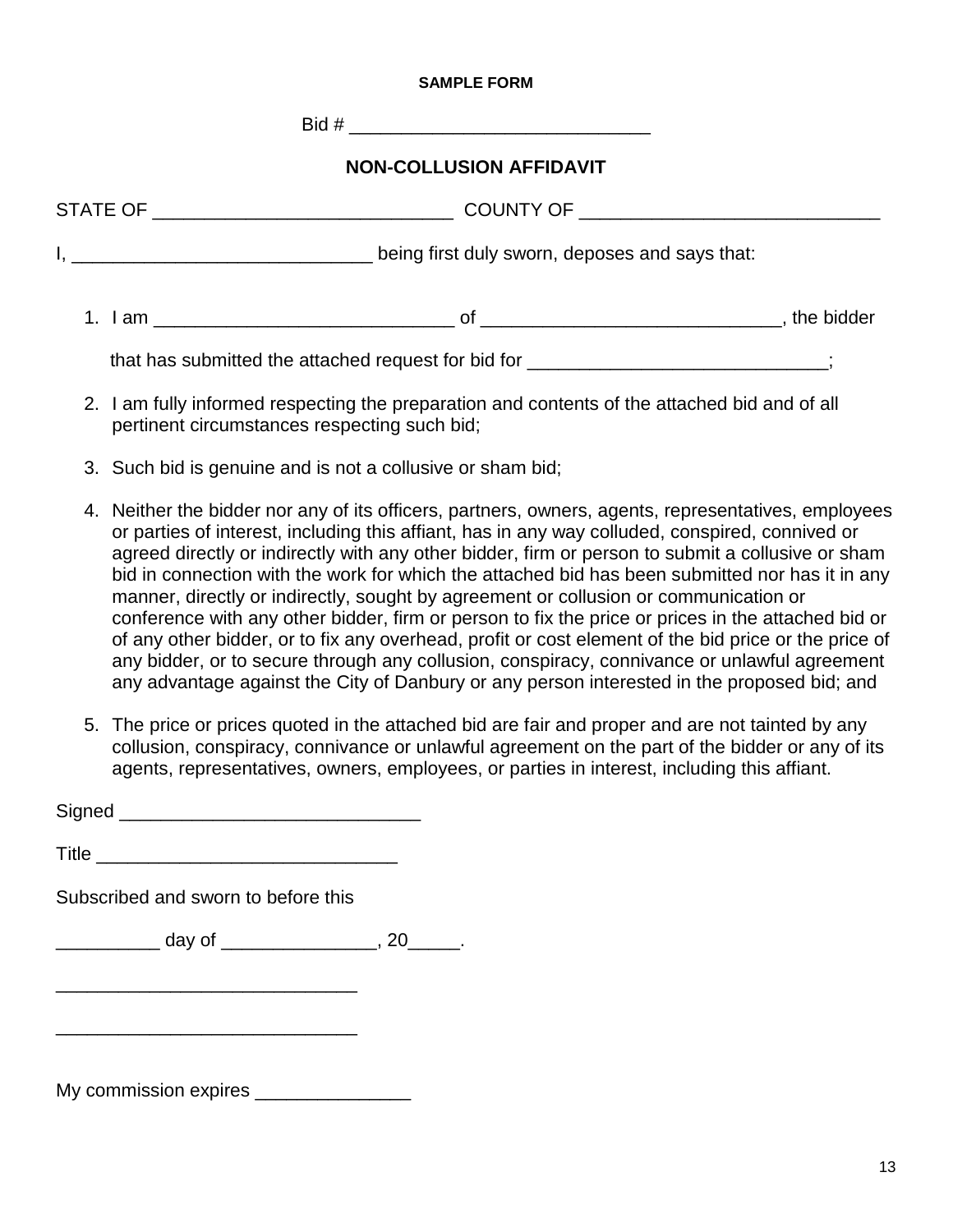## **SAMPLE FORM**

 $\text{Bid } \#$ 

CONSENT OF SURETY COMPANY TO RELEASE FINAL PAYMENT

City □ Architect  $□$ Contractor □ Suretv □ Other □

PROJECT/BID NUMBER:

TO: City of Danbury Attn: Purchasing Agent 155 Deer Hill Avenue Danbury, CT 06810

CONTRACTOR:

In accordance with the provisions of the contract between the City of Danbury and the contractor as indicated above, the (insert name & address of Surety Co.)

\_\_\_\_\_\_\_\_\_\_\_\_\_\_\_\_\_\_\_\_\_\_\_\_\_\_\_\_\_\_\_\_\_\_\_\_\_\_\_\_\_\_\_\_\_\_\_\_\_\_\_\_\_, SURETY COMPANY on bond of

(insert name & address of Contractor)

\_\_\_\_\_\_\_\_\_\_\_\_\_\_\_\_\_\_\_\_\_\_\_\_\_\_\_\_\_\_\_\_\_\_\_\_\_\_\_\_\_\_\_\_\_\_\_\_\_\_\_\_\_\_\_\_\_\_\_\_, CONTRACTOR, hereby

approves of the final payment to the Contractor, and agrees that final payment to the Contractor shall not relieve the surety Company of any of its obligations to the City of Danbury as set forth in the Surety Company's bond.

Subscribed and sworn to before this \_\_\_\_\_ day of \_\_\_\_\_\_\_\_\_\_, 20\_\_\_ \_\_\_\_\_\_\_\_\_\_\_\_\_\_\_\_\_\_\_\_\_\_\_\_\_\_\_\_\_\_\_\_

\_\_\_\_\_\_\_\_\_\_\_\_\_\_\_\_\_\_\_\_\_\_\_\_\_\_\_\_\_\_\_\_

Surety Company

Title

Notary Public

\_\_\_\_\_\_\_\_\_\_\_\_\_\_\_\_\_\_\_\_\_\_\_\_\_\_\_\_\_\_\_\_ Authorized Representative's Signature

\_\_\_\_\_\_\_\_\_\_\_\_\_\_\_\_\_\_\_\_\_\_\_\_\_\_\_\_\_\_\_\_

My commission expires